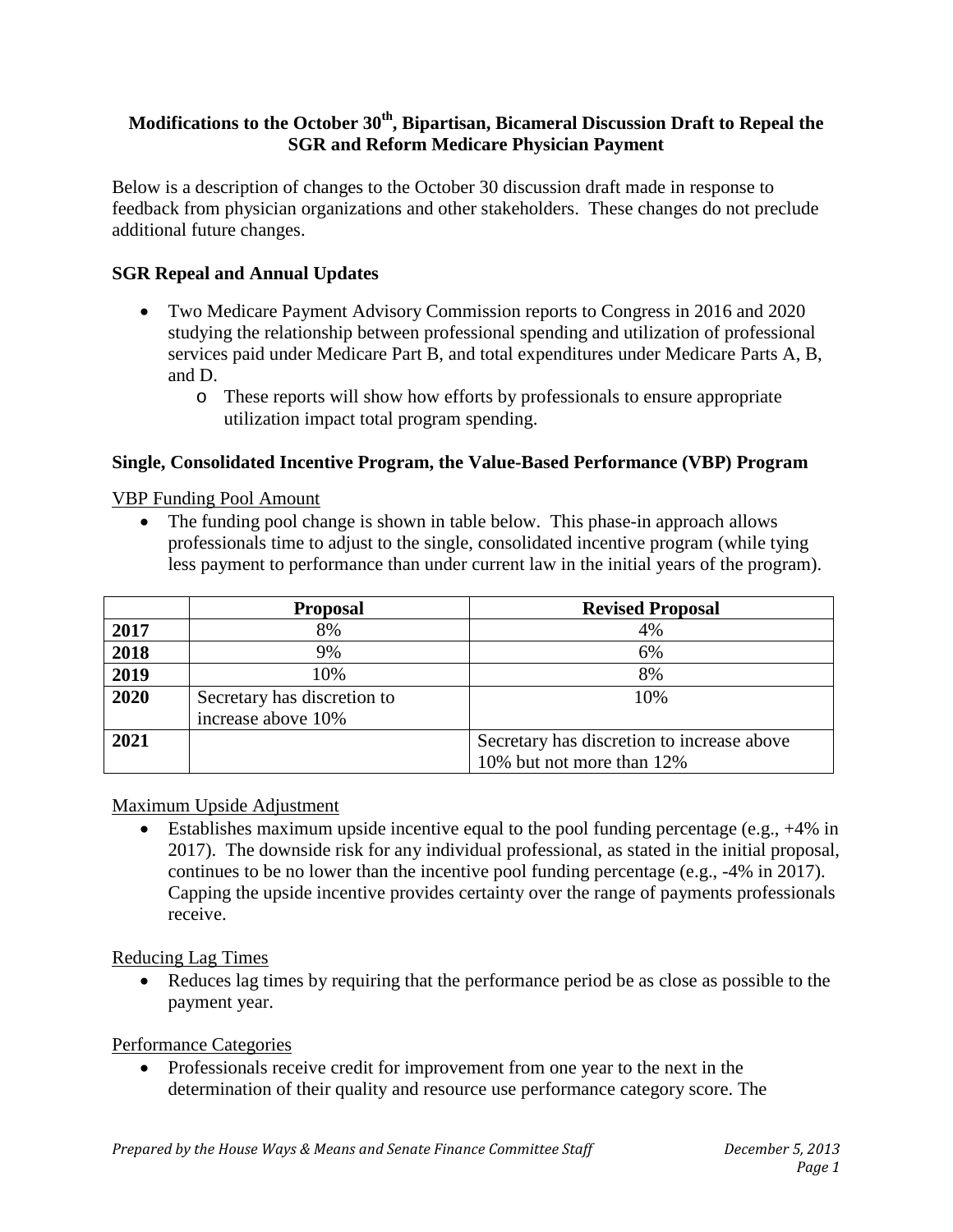Secretary may give credit for improvement in the other two performance categories. This responds to the concern that assessing performance only on achievement pits professionals against each other.

- Makes explicit that measures used in qualified clinical data registries can be used to assess quality performance even if they do not have consensus-based entity endorsement.
- Adds activities to the illustrative list in the clinical practice improvement category that would be attainable for surgeons and other specialists (e.g., using a clinical quality data registry, following surgical checklists, conducting a maintenance of certification practice assessment, use of shared-decision making mechanisms).
- Requires the Secretary to issue a request-for-information to solicit recommendations for selecting and specifying the criteria for clinical practice improvement activities.
- Requires the Secretary to take into consideration the circumstances of small practices and practices located in rural areas and HPSAs in establishing clinical practice improvement activities.
- As feasible and applicable, accounts for the cost of covered Part D drugs in the resource use performance category.
- Requires GAO to report to Congress on alignment of quality measures in Medicare feefor-service, Medicare Advantage, and private sector and make recommendations on how to reduce professional administrative burden.

#### Professionals to Which VBP Program Applies

Include nurse practitioners, clinical nurse specialists, physician assistants, and certified registered nurse anesthetists in the VBP program starting in 2017 (rather than 2018).

#### Technical Assistance

• Increases the annual funding in 2014-2018 to \$25 million, up from \$10 million. Makes all small practices (10 or fewer eligible professionals) eligible for technical assistance to help succeed in the VBP or move to an APM. Priority for this funding will be given to small practices with low composite scores or practices in rural areas or HPSAs. Technical assistance could be provided through quality improvement organizations, regional extension centers, regional health collaboratives, and other appropriate entities.

# Studies of VBP Impact

• Requires GAO to evaluate the VBP in 2018 and 2021, including an assessment of the provider types, practice sizes, practice geography, and patient mix that are receiving payment increases and reductions.

# **Encouraging Alternative Payment Model Participation**

- Changes the six-year period that APM participation bonuses are available from 2016- 2021 to 2017-2022 to give professionals more time to prepare.
- Creates a new "partial qualifying APM participant" category for professionals who come within a narrow margin of qualifying APM participation. Based on stakeholder concerns regarding the retrospective determination of APM participation, these partial qualifying APM participants will have the option of: 1) reporting VBP quality measures and receiving the corresponding incentive payment; or 2) not participating in the VBP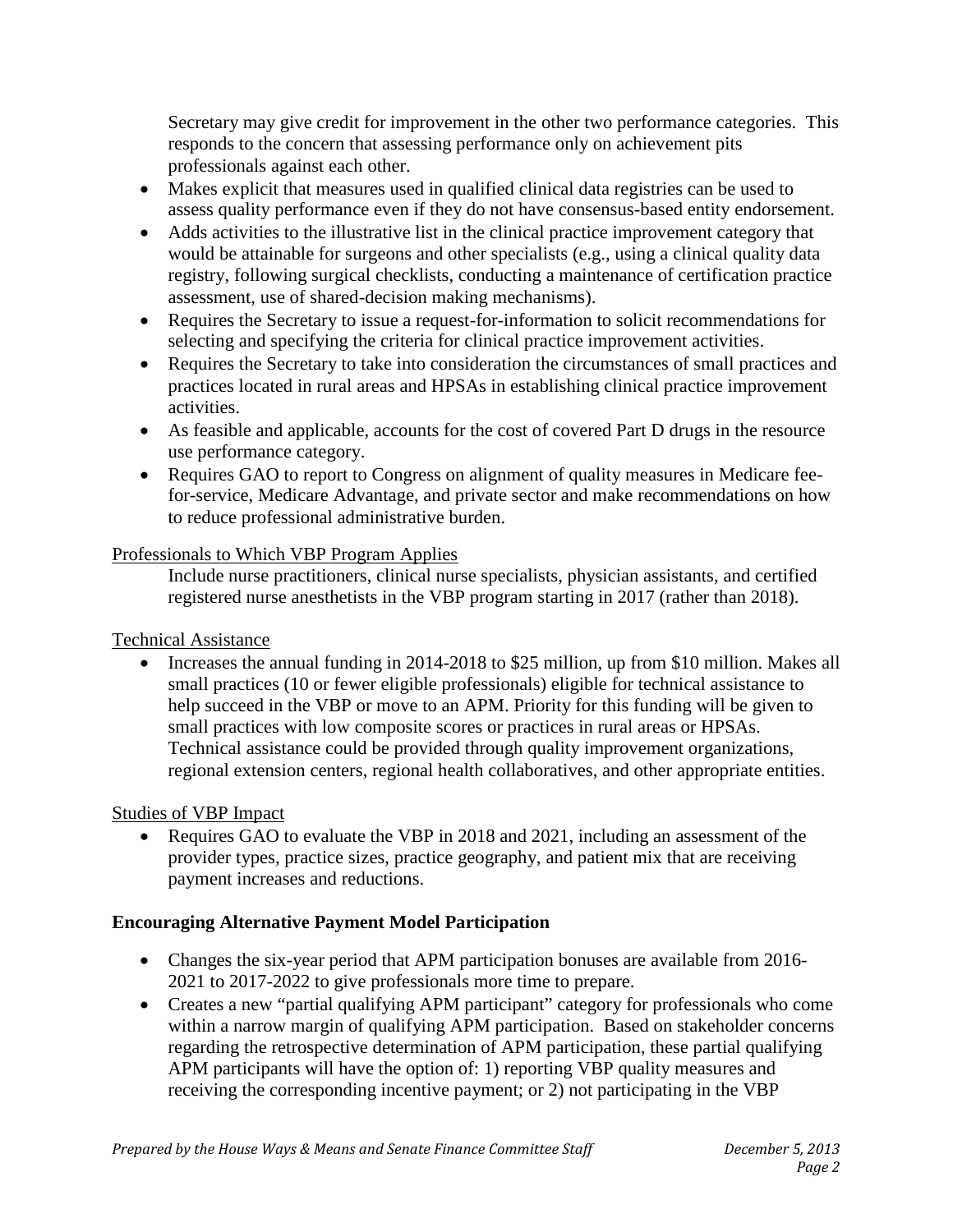program and receiving no payment adjustment. The partial qualifying APM participant revenue thresholds are:

- o 2017-2018: 20% of Medicare revenue
- o 2019-2020: 40% of Medicare revenue or 40% of all-payer revenue and 20% of Medicare revenue
- o 2021 and subsequent years: 50% of Medicare revenue or 50% of all-payer revenue and 20% of Medicare revenue
- Clarifies that Medicare Advantage (MA) contracts that involve risk for the professional are counted toward the all-payer threshold that triggers the 5% APM participation bonus payment.
- Encourages the testing of models relevant to specialist physicians.

# **Ensuring Accurate Valuation of the Physician Fee Schedule**

- Reduces the target for finding misvalued services from 1% to 0.5% from 2015-2018 and count amounts found in excess of the target in one year toward the next year's target.
- Removes the 10% penalty for failure to provide requested information but retains incentive payments for participation in data collection.
- Removes the global surgical payments provision.

#### **Measure Development**

• Increases annual funding for professional quality measure development from \$10 million to \$15 million per year from 2014-2018.

# **Timely Feedback and More Efficient Two-Way Communication**

- Expands the scope of information CMS would provide through the physician feedback program (likely a web-portal).
- Enables professionals to submit other information (e.g., quality measures) to CMS through the web-portal to reduce the administrative burden on professionals.

# **Promoting Evidence-Based Care through Appropriate Use Criteria**

- Redefines applicable imaging services as an advance diagnostic imaging service under section 1834(e)(1)(B) of the Social Security Act, for which there are one or more applicable appropriate use criteria and one or more qualified clinical decision support mechanisms that are free of charge.
- The Secretary may require that clinical decision support mechanisms are capable of providing aggregate feedback to ordering professionals.
- Exceptions to the requirement to consult with appropriate use criteria will be made for imaging services ordered in an emergency situation, imaging services paid under Part A, imaging services ordered by a professional for patients attributed to an eligible APM, or for ordering professionals who face significant hardship (e.g., lack of Internet access).
- Requires the Secretary to obtain input from stakeholders through an Advanced Notice of Proposed Rulemaking before establishing an appropriate use program for other Part B services.